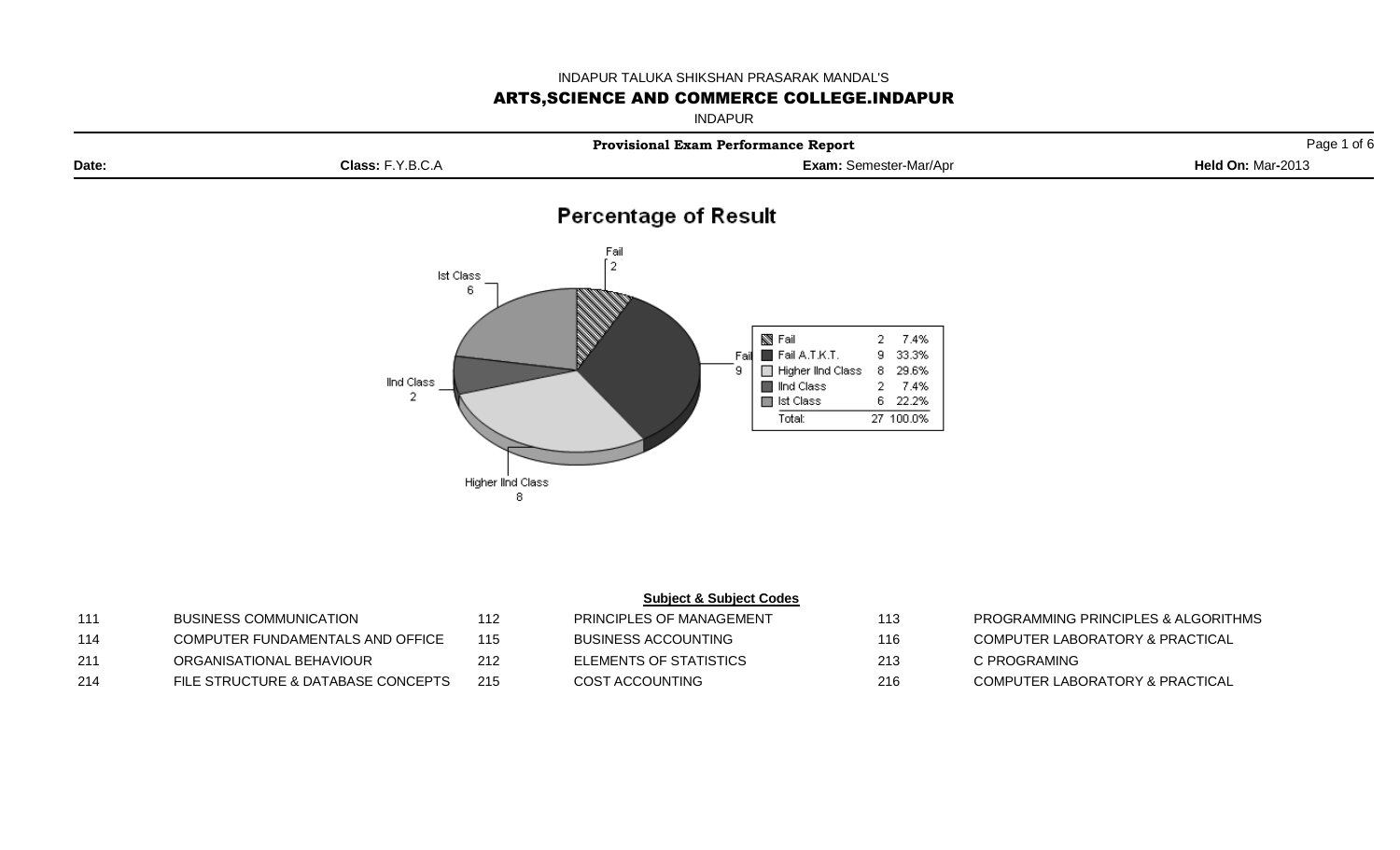|                              |                                  | <b>Provisional Exam Performance Report</b><br>Sub. 01<br>Sub. 02<br>Sub. 04<br>Sub. 03 |                          |                |      |      |        |                          |                 |                 |           |                |                          |            |      |                          |                           |            |            | Page 2 of 6 |           |                           |                          |            |                |      |
|------------------------------|----------------------------------|----------------------------------------------------------------------------------------|--------------------------|----------------|------|------|--------|--------------------------|-----------------|-----------------|-----------|----------------|--------------------------|------------|------|--------------------------|---------------------------|------------|------------|-------------|-----------|---------------------------|--------------------------|------------|----------------|------|
| Student's Name               |                                  |                                                                                        |                          |                |      |      |        |                          |                 |                 |           |                |                          |            |      |                          |                           |            |            |             |           |                           |                          | Sub. 05    |                |      |
|                              |                                  |                                                                                        |                          | Sub. 06        |      |      |        |                          | Sub. 07         |                 |           |                |                          | Sub. 08    |      |                          |                           |            | Sub. 09    |             |           |                           |                          | Sub. 10    |                |      |
| Exam Seat No.                | Mother's Name                    |                                                                                        |                          | Sub. 11        |      |      |        |                          | Sub. 12         |                 |           |                |                          | Sub. 13    |      |                          |                           |            | Sub. 14    |             |           |                           |                          | Sub. 15    |                |      |
|                              |                                  | S.C.                                                                                   |                          | Prct. Int.     | Ext. | Tot. | S.C.   |                          | Prct. Int.      |                 | Ext. Tot. | S.C.           |                          | Prct. Int. | Ext. | Tot.                     | S.C.                      |            | Prct. Int. |             | Ext. Tot. | S.C.                      |                          | Prct. Int. | Ext.           | Tot. |
| ABHANG SWAPNIL LALASO        |                                  | $*111$                                                                                 | $\sim$                   | 12             | 47   | 59   | $*112$ | $\sim$                   | 10              | 44              | 54        | $*113$         | $\overline{a}$           | 11         | 34   | 45                       | $*114$                    | $\sim$     | 13         | 39          | 52        | $*115$                    | $\sim$                   | 12         | 32             | 44   |
| 5001                         | <b>MANJULA</b>                   | P116                                                                                   |                          |                | 57   | 57   | $*211$ | $\blacksquare$           | 14              | 44              | 58        | $*212$         |                          | 10         | 34   | 44                       | $*213$                    |            | 16         | 9           | 25        | $*214$                    |                          | 12         | 46             | 58   |
|                              |                                  | $*215$                                                                                 |                          | 13             | 42   | 55   | $*216$ |                          |                 | 60              | 60        |                |                          |            |      |                          |                           |            |            |             |           |                           |                          |            |                |      |
|                              |                                  |                                                                                        |                          |                |      |      |        |                          |                 | Max. Mark: 1200 |           | Obt. Mark: 611 |                          |            |      |                          | Result: Fail A.T.K.T.     |            |            |             | %:50.92   | <b>Current Ordinance:</b> |                          |            |                |      |
| ARADE RAHUL TANAJI           |                                  | P111                                                                                   |                          | 12             | 34   | 46   | $*112$ |                          | 9               | 43              | 52        | $*113$         |                          | 9          | 36   | 45                       | $*114$                    | $\sim$     | 14         | 33          | 47        | P115                      |                          | 13         | 38             | 51   |
| 5002                         | <b>MINA</b>                      | P116                                                                                   |                          |                | 53   | 53   | $*211$ | $\blacksquare$           | 12              | 33              | 45        | $*212$         | $\blacksquare$           | 9          | 16   | 25                       | $*213$                    | $\sim$     | 13         | -1          | 14        | $*214$                    | $\sim$                   | 12         | 35             | 47   |
|                              |                                  | $*215$                                                                                 |                          | 11             | 32   | 43   | $*216$ |                          |                 | 55              | 55        |                |                          |            |      |                          |                           |            |            |             |           |                           |                          |            |                |      |
|                              |                                  |                                                                                        |                          |                |      |      |        |                          |                 | Max. Mark: 1200 |           | Obt. Mark: 523 |                          |            |      |                          | Result: Fail A.T.K.T.     |            |            |             | %: 43.58  | Current Ordinance:        |                          |            |                |      |
| <b>BHONG MANGESH SOPAN</b>   |                                  | $*111$                                                                                 | $\sim$                   | 13             | 51   | 64   | $*112$ | $\sim$                   | 14              | 41              | 55        | $*113$         | $\blacksquare$           | 10         | 37   | 47                       | $*114$                    | $\sim$     | 11         | 52          | 63        | $*115$                    | $\overline{\phantom{a}}$ | 12         | 41             | 53   |
| 5003                         | <b>KASABAI</b>                   | P116                                                                                   | $\blacksquare$           | $\overline{a}$ | 60   | 60   | $*211$ | $\blacksquare$           | 12              | 44              | 56        | $*212$         | $\blacksquare$           | 9          | 45   | 54                       | $*213$                    |            | 8          | 45          | 53        | $*214$                    |                          | 8          | 46             | 54   |
|                              |                                  | $*215$                                                                                 |                          | 11             | 40   | 51   | $*216$ | $\overline{\phantom{a}}$ |                 | 62              | 62        |                |                          |            |      |                          |                           |            |            |             |           |                           |                          |            |                |      |
|                              |                                  |                                                                                        |                          |                |      |      |        |                          |                 | Max. Mark: 1200 |           | Obt. Mark: 672 |                          |            |      |                          | Result: Higher IInd Class |            |            |             | %:56.00   | <b>Current Ordinance:</b> |                          |            |                |      |
| CHANDANKAR SURAJ TRIMBAK     |                                  | $*111$                                                                                 |                          | 13             | 46   | 59   | $*112$ |                          | 11              | 55              | 66        | $*113$         | $\blacksquare$           | 15         | 57   | 72                       | $*114$                    | $\sim$     | 13         | 49          | 62        | $*115$                    |                          | 13         | 44             | 57   |
| 5004                         | <b>SANGITA</b>                   | P116                                                                                   |                          |                | 58   | 58   | $*211$ |                          | 17              | 53              | 70        | $*212$         | $\blacksquare$           | 13         | 56   | 69                       | $*213$                    |            | 18         | 51          | 69        | $*214$                    | $\blacksquare$           | 13         | 45             | 58   |
|                              |                                  | $*215$                                                                                 | $\overline{\phantom{a}}$ | 14             | 44   | 58   | $*216$ | $\blacksquare$           |                 | 62              | 62        |                |                          |            |      |                          |                           |            |            |             |           |                           |                          |            |                |      |
|                              |                                  |                                                                                        |                          |                |      |      |        |                          |                 | Max. Mark: 1200 |           | Obt. Mark: 760 |                          |            |      | <b>Result: Ist Class</b> |                           |            |            |             | %: 63.33  | Current Ordinance:        |                          |            |                |      |
|                              | <b>GAIKWAD GAJANAN KASHINATH</b> | $*111$                                                                                 | $\blacksquare$           | 12             | 45   | 57   | $*112$ | $\blacksquare$           | 12              | 41              | 53        | $*113$         | $\blacksquare$           | 12         | 46   | 58                       | $*114$                    | $\sim$     | 13         | 38          | 51        | $*115$                    | $\blacksquare$           | 12         | 35             | 47   |
| 5005                         | <b>PRAMILA</b>                   | P116                                                                                   |                          | $\blacksquare$ | 56   | 56   | $*211$ | $\blacksquare$           | 16              | 40              | 56        | $*212$         | $\overline{\phantom{a}}$ | 14         | 46   | 60                       | $*213$                    |            | 10         | 40          | 50        | $*214$                    | $\sim$                   | 13         | 50             | 63   |
|                              |                                  | $*215$                                                                                 |                          | 12             | 32   | 44   | $*216$ | $\blacksquare$           |                 | 60              | 60        |                |                          |            |      |                          |                           |            |            |             |           |                           |                          |            |                |      |
|                              |                                  |                                                                                        |                          |                |      |      |        |                          |                 | Max. Mark: 1200 |           |                | Obt. Mark: 655+5!        |            |      |                          | Result: Higher IInd Class |            |            |             | %: 55.00  | Current Ordinance: O.2    |                          |            |                |      |
| <b>GURAV MAHESH HANUMANT</b> |                                  | $*111$                                                                                 | $\blacksquare$           | 11             | 24   | 35   | $*112$ | $\sim$                   | 9               | 32              | 41        | $*113$         |                          | 8          | 20   | 28                       | $*114$                    | $\sim$ $-$ | 11         | 8           | 19        | $*115$                    |                          | 13         | $\overline{7}$ | 20   |
| 5006                         | <b>JAYASHRI</b>                  | P116                                                                                   |                          |                | 47   | 47   | $*211$ | $\blacksquare$           | $\overline{4}$  | 38              | 42        | $*212$         | $\overline{\phantom{a}}$ | 10         | 8    | 18                       | $*213$                    |            | 8          | 5           | 13        | $*214$                    |                          | 4          | 14             | 18   |
|                              |                                  | $*215$                                                                                 | $\blacksquare$           | 8              | 14   | 22   | $*216$ | $\blacksquare$           |                 | 45              | 45        |                |                          |            |      |                          |                           |            |            |             |           |                           |                          |            |                |      |
|                              |                                  |                                                                                        |                          |                |      |      |        |                          | Max. Mark: 1200 |                 |           | Obt. Mark: 348 |                          |            |      | Result: Fail             |                           |            |            |             | %: 29.00  | Current Ordinance:        |                          |            |                |      |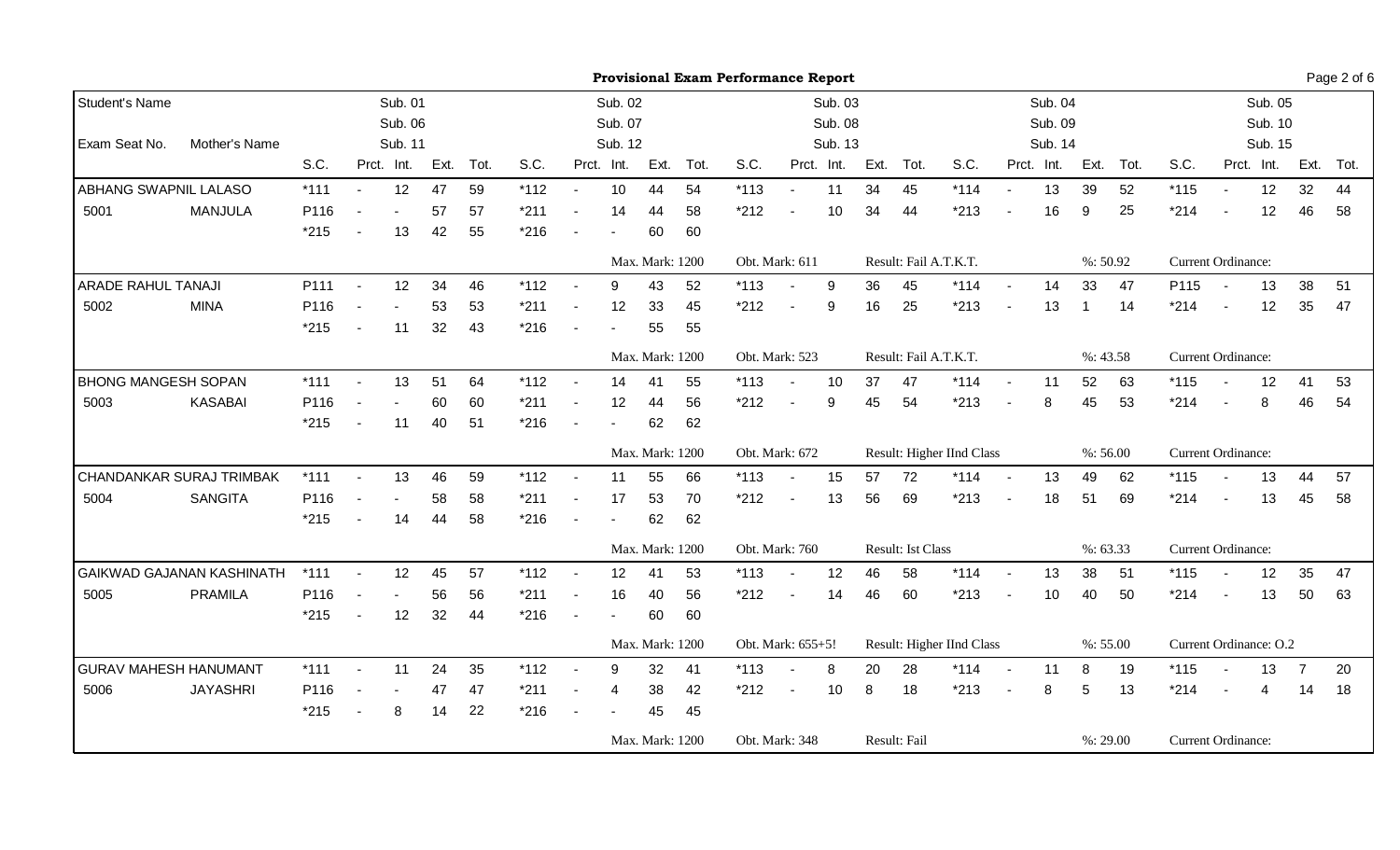|                              | <b>Provisional Exam Performance Report</b><br>Sub. 04<br>Sub. 01<br>Sub. 02<br>Sub. 03 |                                                                                                                                                                                      |                          |            |                    |                 |                          |        |            |                    |                                                                                                          |                          |    |                                                                                                                        |                    |        |                                                                                                  |                                                        | Page 3 of 6 |                    |                                                                             |                          |    |                                                                                                                                                                            |                               |
|------------------------------|----------------------------------------------------------------------------------------|--------------------------------------------------------------------------------------------------------------------------------------------------------------------------------------|--------------------------|------------|--------------------|-----------------|--------------------------|--------|------------|--------------------|----------------------------------------------------------------------------------------------------------|--------------------------|----|------------------------------------------------------------------------------------------------------------------------|--------------------|--------|--------------------------------------------------------------------------------------------------|--------------------------------------------------------|-------------|--------------------|-----------------------------------------------------------------------------|--------------------------|----|----------------------------------------------------------------------------------------------------------------------------------------------------------------------------|-------------------------------|
|                              |                                                                                        |                                                                                                                                                                                      |                          |            |                    |                 |                          |        |            |                    |                                                                                                          |                          |    |                                                                                                                        |                    |        |                                                                                                  |                                                        |             |                    |                                                                             |                          |    |                                                                                                                                                                            |                               |
|                              |                                                                                        |                                                                                                                                                                                      |                          |            |                    |                 |                          |        |            |                    |                                                                                                          |                          |    |                                                                                                                        |                    |        |                                                                                                  |                                                        |             |                    |                                                                             |                          |    |                                                                                                                                                                            |                               |
|                              |                                                                                        |                                                                                                                                                                                      |                          |            |                    |                 |                          |        |            |                    |                                                                                                          |                          |    |                                                                                                                        |                    |        |                                                                                                  |                                                        |             |                    |                                                                             |                          |    |                                                                                                                                                                            |                               |
|                              |                                                                                        |                                                                                                                                                                                      |                          |            | Tot.               | S.C.            |                          |        |            |                    | S.C.                                                                                                     |                          |    |                                                                                                                        | Tot.               | S.C.   |                                                                                                  |                                                        |             | Tot.               | S.C.                                                                        |                          |    |                                                                                                                                                                            | Ext. Tot.                     |
|                              |                                                                                        | $\sim$                                                                                                                                                                               | 15                       | 47         | 62                 | P112            | $\sim$                   | 12     | 38         | 50                 | P113                                                                                                     | $\sim$                   | 15 | 42                                                                                                                     | 57                 | P114   | $\sim$                                                                                           | 17                                                     | 40          | 57                 | P115                                                                        | $\sim$                   | 17 | 73                                                                                                                                                                         | 90                            |
|                              |                                                                                        |                                                                                                                                                                                      |                          | 75         | 75                 | $*211$          | $\overline{\phantom{a}}$ | 17     | 53         | 70                 | $*212$                                                                                                   |                          | 18 | 50                                                                                                                     | 68                 | $*213$ |                                                                                                  | 18                                                     | 45          | 63                 | $*214$                                                                      |                          | 18 | 60                                                                                                                                                                         | 78                            |
|                              |                                                                                        |                                                                                                                                                                                      | 11                       | 52         | 63                 | $*216$          | $\blacksquare$           | $\sim$ | 72         | 72                 |                                                                                                          |                          |    |                                                                                                                        |                    |        |                                                                                                  |                                                        |             |                    |                                                                             |                          |    |                                                                                                                                                                            |                               |
|                              |                                                                                        |                                                                                                                                                                                      |                          |            |                    |                 |                          |        |            |                    |                                                                                                          |                          |    |                                                                                                                        |                    |        |                                                                                                  |                                                        |             |                    |                                                                             |                          |    |                                                                                                                                                                            |                               |
|                              |                                                                                        | $\sim$                                                                                                                                                                               | 12                       | 38         | 50                 | $*112$          | $\sim$                   | 10     | 39         | 49                 | $*113$                                                                                                   |                          | 14 | 36                                                                                                                     | 50                 | $*114$ |                                                                                                  | 13                                                     | 44          | 57                 | $*115$                                                                      |                          | 14 | 43                                                                                                                                                                         | 57                            |
|                              |                                                                                        |                                                                                                                                                                                      |                          | 63         | 63                 | $*211$          | $\blacksquare$           | 11     | 36         | 47                 | $*212$                                                                                                   | $\blacksquare$           | 13 | 37                                                                                                                     | 50                 | $*213$ | $\sim$                                                                                           | 16                                                     | 40          | 56                 | $*214$                                                                      | $\blacksquare$           | 14 | 41                                                                                                                                                                         | 55                            |
|                              |                                                                                        |                                                                                                                                                                                      | 11                       | 32         | 43                 | $*216$          |                          |        | 60         | 60                 |                                                                                                          |                          |    |                                                                                                                        |                    |        |                                                                                                  |                                                        |             |                    |                                                                             |                          |    |                                                                                                                                                                            |                               |
| <b>JOSHI SUSHANT SUBHASH</b> |                                                                                        |                                                                                                                                                                                      |                          |            |                    |                 |                          |        |            |                    |                                                                                                          |                          |    |                                                                                                                        |                    |        |                                                                                                  |                                                        |             |                    |                                                                             |                          |    |                                                                                                                                                                            |                               |
|                              |                                                                                        | $\sim$                                                                                                                                                                               | 12                       | 34         | 46                 | P112            | $\overline{a}$           | 9      | 43         | 52                 | P113                                                                                                     | $\overline{\phantom{a}}$ | 9  | 33                                                                                                                     | 42                 | P114   | $\sim$                                                                                           | 11                                                     | 35          | 46                 | $*115$                                                                      | $\overline{\phantom{a}}$ | 13 | 19                                                                                                                                                                         | 32                            |
|                              |                                                                                        | $\overline{\phantom{a}}$                                                                                                                                                             | $\overline{\phantom{a}}$ | 53         | 53                 | $*211$          | $\blacksquare$           | 11     | 34         | 45                 | $*212$                                                                                                   | $\sim$                   | 11 | 33                                                                                                                     | 44                 | $*213$ |                                                                                                  | 14                                                     | $\mathbf 0$ | 14                 | $*214$                                                                      | $\overline{\phantom{a}}$ | 11 | 34                                                                                                                                                                         | 45                            |
|                              |                                                                                        | $\blacksquare$                                                                                                                                                                       | 11                       | 32         | 43                 | $*216$          | $\blacksquare$           |        | 55         | 55                 |                                                                                                          |                          |    |                                                                                                                        |                    |        |                                                                                                  |                                                        |             |                    |                                                                             |                          |    |                                                                                                                                                                            |                               |
|                              |                                                                                        |                                                                                                                                                                                      |                          |            |                    |                 |                          |        |            |                    |                                                                                                          |                          |    |                                                                                                                        |                    |        |                                                                                                  |                                                        |             |                    |                                                                             |                          |    |                                                                                                                                                                            |                               |
|                              |                                                                                        | $\blacksquare$                                                                                                                                                                       | 11                       | 24         | 35                 | P112            | $\overline{\phantom{a}}$ | 9      | 44         | 53                 | P113                                                                                                     | $\blacksquare$           | 10 | 32                                                                                                                     | 42                 | P114   | $\overline{a}$                                                                                   | 11                                                     | 32          | 43                 | $*115$                                                                      |                          | 9  | 25                                                                                                                                                                         | 34                            |
|                              |                                                                                        |                                                                                                                                                                                      |                          | 53         | 53                 | $*211$          |                          | 11     | 33         | 44                 | $*212$                                                                                                   | $\overline{\phantom{a}}$ | 9  | 17                                                                                                                     | 26                 | $*213$ |                                                                                                  | 10                                                     | 9           | 19                 | $*214$                                                                      | $\blacksquare$           | 11 | 33                                                                                                                                                                         | 44                            |
|                              |                                                                                        |                                                                                                                                                                                      | 9                        | 32         | 41                 | $*216$          | $\sim$                   |        | 55         | 55                 |                                                                                                          |                          |    |                                                                                                                        |                    |        |                                                                                                  |                                                        |             |                    |                                                                             |                          |    |                                                                                                                                                                            |                               |
|                              |                                                                                        |                                                                                                                                                                                      |                          |            |                    |                 |                          |        |            |                    |                                                                                                          |                          |    |                                                                                                                        |                    |        |                                                                                                  |                                                        |             |                    |                                                                             |                          |    |                                                                                                                                                                            |                               |
|                              |                                                                                        | $\blacksquare$                                                                                                                                                                       | 15                       | 34         | 49                 | $*112$          | $\blacksquare$           | 11     | 35         | 46                 | $*113$                                                                                                   | $\blacksquare$           | 15 | 44                                                                                                                     | 59                 | $*114$ | $\sim$                                                                                           | 17                                                     | 36          | 53                 | $*115$                                                                      |                          | 14 | 42                                                                                                                                                                         | 56                            |
|                              |                                                                                        |                                                                                                                                                                                      | $\overline{\phantom{a}}$ | 65         | 65                 | $*211$          | $\blacksquare$           | 17     | 44         | 61                 | $*212$                                                                                                   | $\blacksquare$           | 19 | 51                                                                                                                     | 70                 | $*213$ |                                                                                                  | 17                                                     | 38          | 55                 | $*214$                                                                      | $\sim$                   | 17 | 52                                                                                                                                                                         | 69                            |
|                              |                                                                                        | $\sim$                                                                                                                                                                               | 12                       | 32         | 44                 | $*216$          | $\blacksquare$           |        | 72         | 72                 |                                                                                                          |                          |    |                                                                                                                        |                    |        |                                                                                                  |                                                        |             |                    |                                                                             |                          |    |                                                                                                                                                                            |                               |
|                              |                                                                                        |                                                                                                                                                                                      |                          |            |                    |                 |                          |        |            |                    |                                                                                                          |                          |    |                                                                                                                        |                    |        |                                                                                                  |                                                        |             |                    |                                                                             |                          |    |                                                                                                                                                                            |                               |
|                              |                                                                                        | $\blacksquare$                                                                                                                                                                       | 13                       | 34         | 47                 | $*112$          |                          | 10     | 47         | 57                 | $*113$                                                                                                   | $\sim$                   | 12 | 52                                                                                                                     | 64                 | $*114$ | $\sim$                                                                                           | 12                                                     | 35          | 47                 | $*115$                                                                      |                          | 12 | 34                                                                                                                                                                         | 46                            |
|                              |                                                                                        |                                                                                                                                                                                      |                          | 57         | 57                 | $*211$          | $\overline{\phantom{a}}$ | 16     | 55         | 71                 | $*212$                                                                                                   | $\blacksquare$           | 12 | 43                                                                                                                     | 55                 | $*213$ |                                                                                                  | 14                                                     | 50          | 64                 | $*214$                                                                      | $\blacksquare$           | 17 | 44                                                                                                                                                                         | 61                            |
|                              |                                                                                        | $\blacksquare$                                                                                                                                                                       | 12                       | 40         | 52                 | $*216$          | $\blacksquare$           |        | 67         | 67                 |                                                                                                          |                          |    |                                                                                                                        |                    |        |                                                                                                  |                                                        |             |                    |                                                                             |                          |    |                                                                                                                                                                            |                               |
|                              |                                                                                        |                                                                                                                                                                                      |                          |            |                    | Max. Mark: 1200 |                          |        |            |                    |                                                                                                          |                          |    |                                                                                                                        |                    |        |                                                                                                  |                                                        |             |                    |                                                                             |                          |    |                                                                                                                                                                            |                               |
|                              | Mother's Name<br>KUMBHAR MANISHA HANUMANT                                              | S.C.<br>P111<br>P116<br>$*215$<br>$*111$<br>P116<br>$*215$<br>P <sub>111</sub><br>P116<br>$*215$<br>$*111$<br>P116<br>$*215$<br>$*111$<br>P116<br>$*215$<br>$*111$<br>P116<br>$*215$ |                          | Prct. Int. | Sub. 06<br>Sub. 11 | Ext.            |                          |        | Prct. Int. | Sub. 07<br>Sub. 12 | Ext. Tot.<br>Max. Mark: 1200<br>Max. Mark: 1200<br>Max. Mark: 1200<br>Max. Mark: 1200<br>Max. Mark: 1200 |                          |    | Prct. Int.<br>Obt. Mark: 805<br>Obt. Mark: 637<br>Obt. Mark: 517<br>Obt. Mark: 489<br>Obt. Mark: 699<br>Obt. Mark: 688 | Sub. 08<br>Sub. 13 | Ext.   | <b>Result: Ist Class</b><br>Result: IInd Class<br>Result: Fail A.T.K.T.<br>Result: Fail A.T.K.T. | Result: Higher IInd Class<br>Result: Higher IInd Class | Prct. Int.  | Sub. 09<br>Sub. 14 | Ext.<br>%: 67.08<br>%: 53.08<br>%: 43.08<br>%: 40.75<br>%:58.25<br>%: 57.33 |                          |    | Prct. Int.<br><b>Current Ordinance:</b><br>Current Ordinance:<br><b>Current Ordinance:</b><br><b>Current Ordinance:</b><br><b>Current Ordinance:</b><br>Current Ordinance: | Sub. 05<br>Sub. 10<br>Sub. 15 |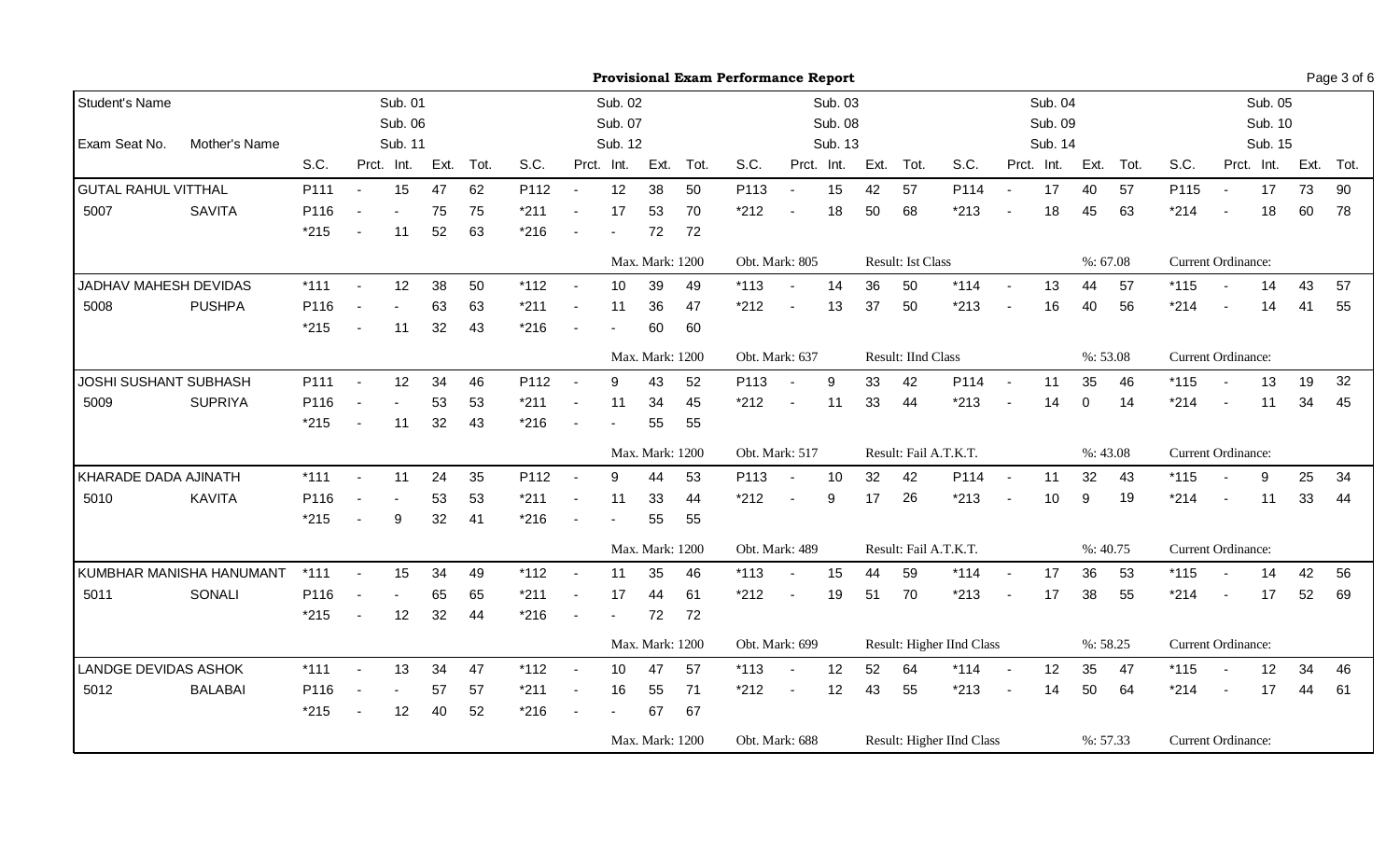|                            |                         |        | <b>Provisional Exam Performance Report</b><br>Sub. 04<br>Sub. 01<br>Sub. 02<br>Sub. 03 |            |      |                |        |                          |                 |                 |                       |                |                          |            |         |                           |                       |        |            |      | Page 4 of 6 |                           |                          |            |      |      |
|----------------------------|-------------------------|--------|----------------------------------------------------------------------------------------|------------|------|----------------|--------|--------------------------|-----------------|-----------------|-----------------------|----------------|--------------------------|------------|---------|---------------------------|-----------------------|--------|------------|------|-------------|---------------------------|--------------------------|------------|------|------|
| Student's Name             |                         |        |                                                                                        |            |      |                |        |                          |                 |                 |                       |                |                          |            |         |                           |                       |        |            |      |             |                           |                          | Sub. 05    |      |      |
|                            |                         |        |                                                                                        | Sub. 06    |      |                |        |                          | Sub. 07         |                 |                       |                |                          | Sub. 08    |         |                           |                       |        | Sub. 09    |      |             |                           |                          | Sub. 10    |      |      |
| Exam Seat No.              | Mother's Name           |        |                                                                                        | Sub. 11    |      |                |        |                          | Sub. 12         |                 |                       |                |                          | Sub. 13    |         |                           |                       |        | Sub. 14    |      |             |                           |                          | Sub. 15    |      |      |
|                            |                         | S.C.   |                                                                                        | Prct. Int. | Ext. | Tot.           | S.C.   |                          | Prct. Int.      |                 | Ext. Tot.             | S.C.           |                          | Prct. Int. | Ext.    | Tot.                      | S.C.                  |        | Prct. Int. | Ext. | Tot.        | S.C.                      |                          | Prct. Int. | Ext. | Tot. |
| MULANI DILSHAD HAMID       |                         | P111   | $\sim$                                                                                 | 11         | 32   | 43             | P112   | $\sim$                   | 12              | 35              | 47                    | P113           | $\blacksquare$           | 11         | 60      | 71                        | P114                  |        | 13         | 34   | 47          | P115                      | $\sim$                   | 10         | 32   | 42   |
| 5013                       | <b>JAMILA</b>           | P116   |                                                                                        |            | 60   | 60             | $*211$ |                          | 19              | 50              | 69                    | $*212$         |                          | 18         | 52      | 70                        | $*213$                |        | 18         | 49   | 67          | $*214$                    |                          | 19         | 60   | 79   |
|                            |                         | $*215$ |                                                                                        | 14         | 43   | 57             | $*216$ |                          | $\blacksquare$  | 77              | 77                    |                |                          |            |         |                           |                       |        |            |      |             |                           |                          |            |      |      |
|                            |                         |        |                                                                                        |            |      |                |        |                          |                 | Max. Mark: 1200 |                       | Obt. Mark: 729 |                          |            |         | <b>Result: Ist Class</b>  |                       |        |            |      | %: 60.75    | <b>Current Ordinance:</b> |                          |            |      |      |
| <b>NALE SAGAR KUNDALIK</b> |                         | P111   |                                                                                        | 9          | 37   | 46             | P112   |                          | 9               | 39              | 48                    | P113           | $\sim$                   | 12         | 32      | 44                        | $*114$                |        | 10         | 39   | 49          | P115                      |                          | 12         | 32   | 44   |
| 5014                       | <b>SAVITA</b>           | P116   |                                                                                        |            | 58   | 58             | $*211$ | $\blacksquare$           | 11              | 32              | 43                    | $*212$         | $\blacksquare$           | 8          | 16      | 24                        | $*213$                | $\sim$ | 12         | 32   | 44          | $*214$                    | $\blacksquare$           | 13         | 38   | 51   |
|                            |                         | $*215$ |                                                                                        | 13         | 32   | 45             | $*216$ |                          |                 | 62              | 62                    |                |                          |            |         |                           |                       |        |            |      |             |                           |                          |            |      |      |
|                            |                         |        |                                                                                        |            |      |                |        |                          |                 | Max. Mark: 1200 |                       | Obt. Mark: 558 |                          |            |         |                           | Result: Fail A.T.K.T. |        |            |      | %:46.50     | Current Ordinance:        |                          |            |      |      |
|                            | NANAWARE GOKARN ANKUSH  | $*111$ | $\sim$                                                                                 | 15         | 49   | 64             | $*112$ | $\overline{\phantom{a}}$ | 13              | 45              | 58                    | $*113$         | $\blacksquare$           | 17         | 49      | 66                        | $*114$                | $\sim$ | 16         | 42   | 58          | $*115$                    | $\overline{\phantom{a}}$ | 16         | 47   | 63   |
| 5015                       | <b>KESHAR</b>           | P116   |                                                                                        |            | 70   | 70             | $*211$ | $\overline{\phantom{a}}$ | 18              | 46              | 64                    | $*212$         | $\blacksquare$           | 16         | 55      | 71                        | $*213$                |        | 16         | 37   | 53          | $*214$                    |                          | 18         | 50   | 68   |
|                            |                         | $*215$ |                                                                                        | 12         | 35   | 47             | $*216$ |                          | $\blacksquare$  | 67              | 67                    |                |                          |            |         |                           |                       |        |            |      |             |                           |                          |            |      |      |
|                            |                         |        |                                                                                        |            |      |                |        |                          |                 | Max. Mark: 1200 |                       | Obt. Mark: 749 |                          |            |         | <b>Result: Ist Class</b>  |                       |        |            |      | %:62.42     | <b>Current Ordinance:</b> |                          |            |      |      |
| PARMAR SHIVRAJ RAMESH      |                         | $*111$ |                                                                                        | 11         | 36   | 47             | $*112$ |                          | 9               | 40              | 49                    | $*113$         | $\overline{\phantom{a}}$ | 11         | 37      | 48                        | $*114$                |        | 14         | 32   | 46          | $*115$                    |                          | 11         | 32   | 43   |
| 5016                       | <b>HANSA</b>            | P116   |                                                                                        |            | 55   | 55             | $*211$ |                          | 12              | 36              | 48                    | $*212$         | $\blacksquare$           | 8          | 35      | 43                        | $*213$                | $\sim$ | 11         | 17   | 28          | $*214$                    | $\sim$                   | 8          | 39   | 47   |
|                            |                         | $*215$ |                                                                                        | 8          | 32   | 40             | $*216$ |                          |                 | 55              | 55                    |                |                          |            |         |                           |                       |        |            |      |             |                           |                          |            |      |      |
|                            |                         |        |                                                                                        |            |      |                |        |                          |                 | Max. Mark: 1200 |                       | Obt. Mark: 549 |                          |            |         |                           | Result: Fail A.T.K.T. |        |            |      | %: 45.75    | <b>Current Ordinance:</b> |                          |            |      |      |
| SATHE NILESH SHANKAR       |                         | $*111$ | $\overline{\phantom{a}}$                                                               | AA         | 34   | 34             | $*112$ | $\overline{\phantom{a}}$ | 9               | 37              | 46                    | $*113$         | $\blacksquare$           | 13         | 48      | 61                        | $*114$                | $\sim$ | 15         | 46   | 61          | P115                      | $\sim$                   | 12         | 32   | 44   |
| 5017                       | <b>SUNANDA</b>          | P116   |                                                                                        |            | 64   | 64             | $*211$ |                          | 13              | 52              | 65                    | $*212$         | $\blacksquare$           | 11         | 16      | 27                        | $*213$                |        | 12         | 32   | 44          | $*214$                    |                          | 11         | 43   | 54   |
|                            |                         | $*215$ |                                                                                        | 11         | 32   | 43             | $*216$ |                          |                 | 55              | 55                    |                |                          |            |         |                           |                       |        |            |      |             |                           |                          |            |      |      |
|                            | Max. Mark: 1200         |        |                                                                                        |            |      | Obt. Mark: 598 |        |                          |                 |                 | Result: Fail A.T.K.T. |                |                          |            | %:49.83 | <b>Current Ordinance:</b> |                       |        |            |      |             |                           |                          |            |      |      |
|                            | SHAIKH RESHMA ALLAUDDIN | $*111$ | $\blacksquare$                                                                         | 12         | 33   | 45             | $*112$ |                          | 11              | 46              | 57                    | $*113$         | $\blacksquare$           | 12         | 33      | 45                        | $*114$                |        | 13         | 32   | 45          | $*115$                    |                          | 13         | 40   | 53   |
| 5018                       | SAYRABANU               | P116   |                                                                                        |            | 49   | 49             | $*211$ |                          | 14              | 32              | 46                    | $*212$         | $\blacksquare$           | 9          | 17      | 26                        | $*213$                |        | 12         | 20   | 32          | $*214$                    |                          | 13         | 33   | 46   |
|                            |                         | $*215$ |                                                                                        | 11         | 32   | 43             | $*216$ |                          |                 | 55              | 55                    |                |                          |            |         |                           |                       |        |            |      |             |                           |                          |            |      |      |
|                            |                         |        |                                                                                        |            |      |                |        |                          | Max. Mark: 1200 |                 |                       |                | Obt. Mark: 542           |            |         |                           | Result: Fail A.T.K.T. |        |            |      | %: 45.17    | Current Ordinance:        |                          |            |      |      |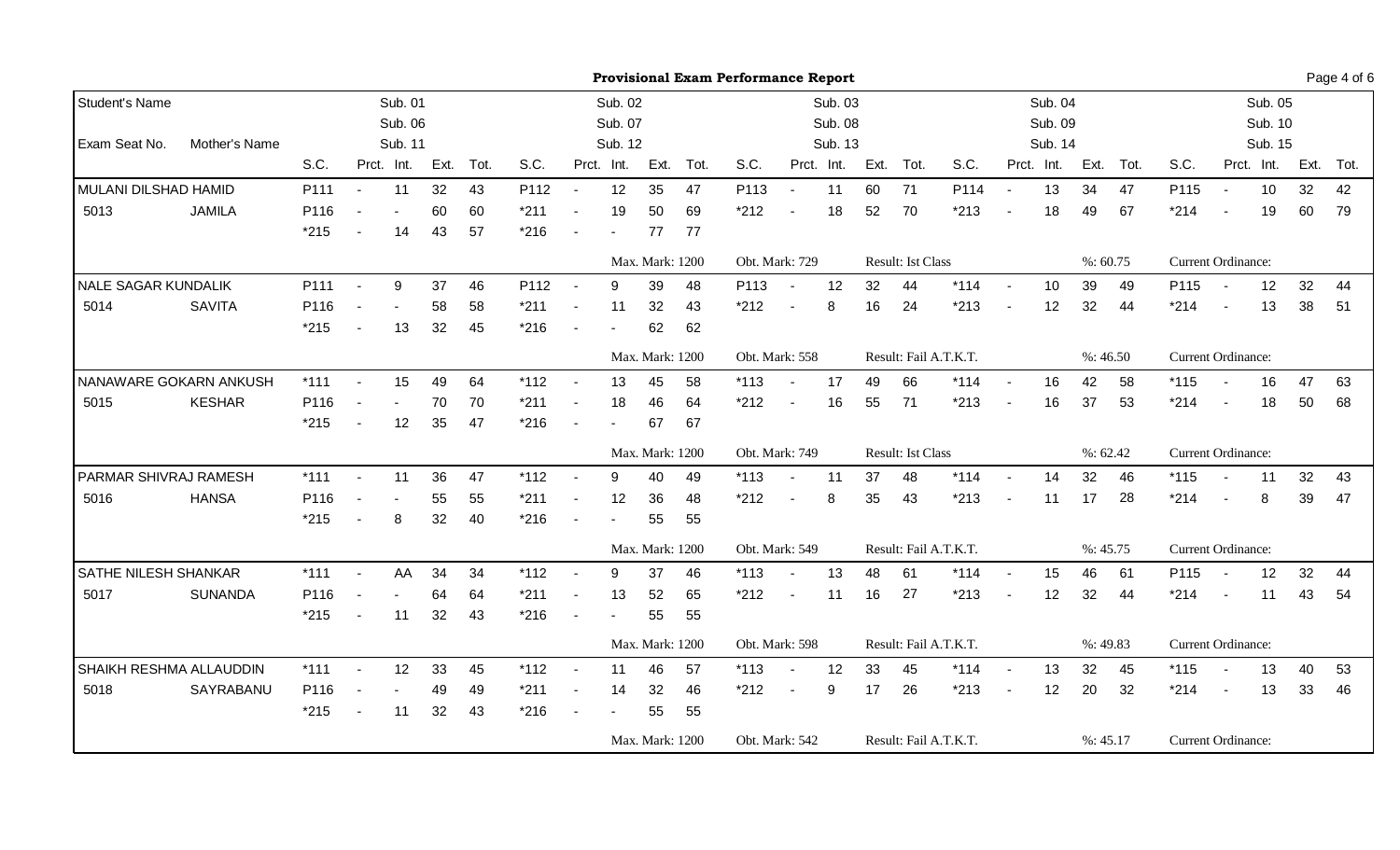|                       |                                | <b>Provisional Exam Performance Report</b><br>Sub. 04<br>Sub. 01<br>Sub. 02<br>Sub. 03 |                          |            |                 |      |        |                          |                |                 |      |                |                          |            |                       |                           |                           |        |            | Page 5 of 6               |          |                           |                |                 |      |      |
|-----------------------|--------------------------------|----------------------------------------------------------------------------------------|--------------------------|------------|-----------------|------|--------|--------------------------|----------------|-----------------|------|----------------|--------------------------|------------|-----------------------|---------------------------|---------------------------|--------|------------|---------------------------|----------|---------------------------|----------------|-----------------|------|------|
| Student's Name        |                                |                                                                                        |                          |            |                 |      |        |                          |                |                 |      |                |                          |            |                       |                           |                           |        |            |                           |          |                           |                | Sub. 05         |      |      |
|                       |                                |                                                                                        |                          | Sub. 06    |                 |      |        |                          | Sub. 07        |                 |      |                |                          | Sub. 08    |                       |                           |                           |        | Sub. 09    |                           |          |                           |                | Sub. 10         |      |      |
| Exam Seat No.         | Mother's Name                  |                                                                                        |                          | Sub. 11    |                 |      |        |                          | Sub. 12        |                 |      |                |                          | Sub. 13    |                       |                           |                           |        | Sub. 14    |                           |          |                           |                | Sub. 15         |      |      |
|                       |                                | S.C.                                                                                   |                          | Prct. Int. | Ext.            | Tot. | S.C.   |                          | Prct. Int.     | Ext.            | Tot. | S.C.           |                          | Prct. Int. | Ext.                  | Tot.                      | S.C.                      |        | Prct. Int. | Ext.                      | Tot.     | S.C.                      |                | Prct. Int.      | Ext. | Tot. |
| SHINDE PRIYANKA POPAT |                                | $*111$                                                                                 | $\blacksquare$           | 12         | 32              | 44   | $*112$ | $\sim$                   | 11             | 43              | 54   | $*113$         | $\sim$                   | 16         | 47                    | 63                        | $*114$                    |        | 14         | 32                        | 46       | $*115$                    |                | 14              | 44   | 58   |
| 5019                  | <b>SHOBHA</b>                  | P116                                                                                   |                          |            | 54              | 54   | $*211$ |                          | 12             | 38              | 50   | $*212$         | $\blacksquare$           | 11         | 41                    | 52                        | $*213$                    |        | 16         | 33                        | 49       | $*214$                    |                | 12              | 44   | 56   |
|                       |                                | $*215$                                                                                 |                          | 11         | 35              | 46   | $*216$ |                          | $\blacksquare$ | 72              | 72   |                |                          |            |                       |                           |                           |        |            |                           |          |                           |                |                 |      |      |
|                       |                                |                                                                                        |                          |            |                 |      |        |                          |                | Max. Mark: 1200 |      | Obt. Mark: 644 |                          |            |                       | <b>Result: IInd Class</b> |                           |        |            |                           | %: 53.67 | <b>Current Ordinance:</b> |                |                 |      |      |
|                       | SHINDE SHANKAR RAMCHANDRA *111 |                                                                                        | $\overline{\phantom{a}}$ | 13         | 38              | 51   | $*112$ |                          | 10             | 41              | 51   | $*113$         |                          | 16         | 53                    | 69                        | $*114$                    | $\sim$ | 15         | 41                        | 56       | $*115$                    |                | 16              | 51   | 67   |
| 5020                  | <b>NILAVATI</b>                | P116                                                                                   |                          |            | 55              | 55   | $*211$ |                          | 16             | 40              | 56   | $*212$         | $\blacksquare$           | 11         | 33                    | 44                        | $*213$                    | $\sim$ | 16         | 34                        | 50       | $*214$                    | $\blacksquare$ | 16              | 43   | 59   |
|                       |                                | $*215$                                                                                 |                          | 13         | 32              | 45   | $*216$ |                          |                | 62              | 62   |                |                          |            |                       |                           |                           |        |            |                           |          |                           |                |                 |      |      |
|                       |                                |                                                                                        |                          |            |                 |      |        | Max. Mark: 1200          |                |                 |      |                | Obt. Mark: 665           |            |                       |                           | Result: Higher IInd Class |        |            |                           | %: 55.42 | Current Ordinance:        |                |                 |      |      |
| SHINDE SHITAL ANKUSH  |                                | $*111$                                                                                 | $\overline{\phantom{a}}$ | 13         | 49              | 62   | $*112$ | $\overline{\phantom{a}}$ | 11             | 45              | 56   | $*113$         | $\blacksquare$           | 18         | 52                    | 70                        | $*114$                    | $\sim$ | 17         | 48                        | 65       | $*115$                    |                | 15              | 54   | 69   |
| 5021                  | <b>SANGITA</b>                 | P116                                                                                   |                          |            | 70              | 70   | $*211$ |                          | 17             | 61              | 78   | $*212$         | $\blacksquare$           | 18         | 52                    | 70                        | $*213$                    |        | 18         | 58                        | 76       | $*214$                    |                | 19              | 59   | 78   |
|                       |                                | $*215$                                                                                 |                          | 14         | 38              | 52   | $*216$ |                          |                | 82              | 82   |                |                          |            |                       |                           |                           |        |            |                           |          |                           |                |                 |      |      |
|                       |                                |                                                                                        |                          |            |                 |      |        |                          |                | Max. Mark: 1200 |      | Obt. Mark: 828 |                          |            |                       | <b>Result: Ist Class</b>  |                           |        |            |                           | %:69.00  | <b>Current Ordinance:</b> |                |                 |      |      |
| SHINDE SONALI SURESH  |                                | $*111$                                                                                 |                          | 13         | 46              | 59   | $*112$ |                          | 12             | 37              | 49   | $*113$         | $\overline{\phantom{a}}$ | 17         | 49                    | 66                        | $*114$                    |        | 16         | 45                        | 61       | $*115$                    |                | 17              | 57   | 74   |
| 5022                  | <b>VIMAL</b>                   | P116                                                                                   |                          |            | 70              | 70   | $*211$ |                          | 14             | 50              | 64   | $*212$         | $\blacksquare$           | 19         | 55                    | 74                        | $*213$                    |        | 18         | 47                        | 65       | $*214$                    |                | 18              | 55   | 73   |
|                       |                                | $*215$                                                                                 |                          | 14         | 50              | 64   | $*216$ |                          |                | 72              | 72   |                |                          |            |                       |                           |                           |        |            |                           |          |                           |                |                 |      |      |
|                       |                                |                                                                                        |                          |            |                 |      |        |                          |                | Max. Mark: 1200 |      | Obt. Mark: 791 |                          |            |                       | <b>Result: Ist Class</b>  |                           |        |            |                           | %: 65.92 | Current Ordinance:        |                |                 |      |      |
|                       | SHIRKE YOGESH HANUMANT         | $*111$                                                                                 | $\sim$                   | 11         | 42              | 53   | $*112$ | $\blacksquare$           | 11             | 43              | 54   | $*113$         | $\overline{\phantom{a}}$ | 16         | 57                    | 73                        | $*114$                    | $\sim$ | 14         | 36                        | 50       | $*115$                    |                | 14              | 36   | 50   |
| 5023                  | <b>VIDHAYA</b>                 | P116                                                                                   |                          |            | 56              | 56   | $*211$ |                          | 17             | 45              | 62   | $*212$         | $\blacksquare$           | 16         | 39                    | 55                        | $*213$                    |        | 16         | 18                        | 34       | $*214$                    |                | 16              | 36   | 52   |
|                       |                                | $*215$                                                                                 |                          | 11         | 35              | 46   | $*216$ |                          |                | 60              | 60   |                |                          |            |                       |                           |                           |        |            |                           |          |                           |                |                 |      |      |
|                       |                                |                                                                                        |                          |            | Max. Mark: 1200 |      |        |                          |                | Obt. Mark: 645  |      |                |                          |            | Result: Fail A.T.K.T. |                           |                           |        | %: 53.75   | <b>Current Ordinance:</b> |          |                           |                |                 |      |      |
| SUL RANI RAMCHANDRA   |                                | $*111$                                                                                 |                          | 9          | 23              | 32   | P112   |                          | 9              | 42              | 51   | P113           | $\sim$                   | 11         | 33                    | 44                        | $*114$                    |        | AA         | 8                         | 8 FF     | P115                      |                | 10 <sup>°</sup> | 35   | 45   |
| 5024                  | <b>SULOCHANA</b>               | P116                                                                                   |                          |            | 45              | 45   | $*211$ |                          | $\overline{7}$ | AA              | 7 FF | $*212$         | $\blacksquare$           | 5          | AA                    | 5 FF                      | $*213$                    | $\sim$ | 6          | AA                        | 6FF      | $*214$                    | $\blacksquare$ | 18              | AA   | 18   |
|                       |                                | $*215$                                                                                 | $\overline{\phantom{a}}$ | 11         | AA              | 11   | $*216$ | $\overline{\phantom{a}}$ |                | AA              | 0 FF |                |                          |            |                       |                           |                           |        |            |                           |          |                           |                |                 |      |      |
|                       |                                |                                                                                        |                          |            |                 |      |        |                          |                | Max. Mark: 1200 |      |                | Obt. Mark: 272           |            |                       | Result: Fail              |                           |        |            |                           | %: 22.67 | Current Ordinance:        |                |                 |      |      |